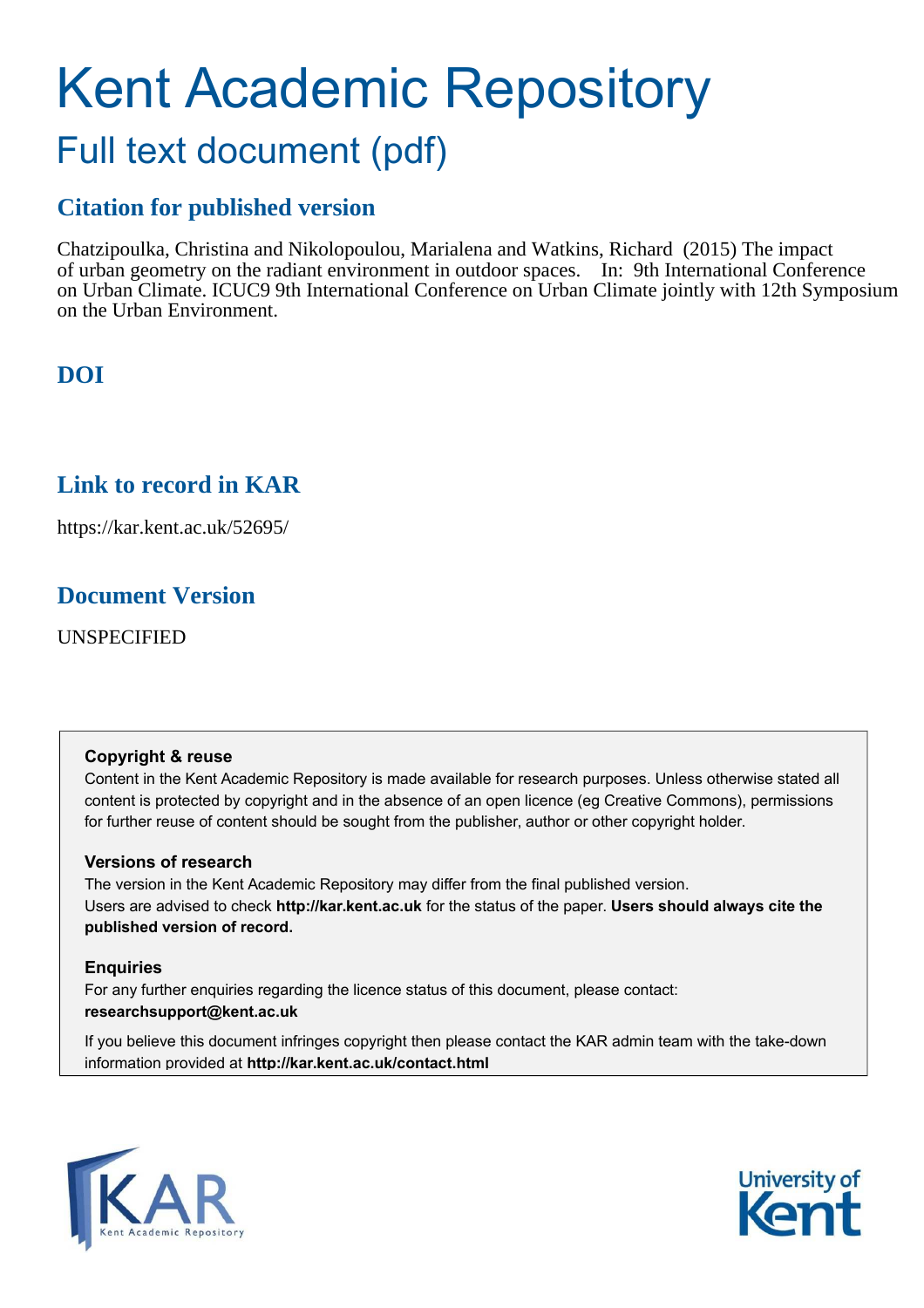## **The impact of urban geometry on the radiant environment in outdoor spaces**



Christina Chatzipoulka\*, Marialena Nikolopoulou and Richard Watkins

*Kent School of Architecture, Marlowe Building, University of Kent, Canterbury, Kent, CT2 7NR, UK E-mail address: C.Chatzipoulka@kent.ac.uk* 

Dated: 15 June 2015

#### **1. Introduction**

Urban geometry, namely the quantitative relationship of building volumes and open spaces (i.e. built density) and their spatial configuration (i.e. urban layout), is a major modifier of urban microclimate. As urban geometry may significantly vary between different cities, as well as within a city, connecting geometrical properties to resulting environmental quality would provide a better understanding of existing urban forms and facilitate design and planning decisions on future developments. Recent advances in LIDAR technology and increasing availability of modern GIS-based 3D models of cities allow the measurement and description of geometry across entire urban areas and its association with environmental indicators (Gal et al., 2006). This study explores the impact of urban geometry across London on the radiant environment in outdoor spaces, at the urban district scale. In particular, the paper will focus on the relationships between urban geometry, expressed by urban geometric variables, and average values of Sky View Factor, Ground View Factor (mean shadow fractions on the ground) and Mean Radiant Temperature at the pedestrian level.

The urban radiant environment close to the ground is highly related to the thermal conditions experienced by pedestrians and users of open spaces, such as streets and squares. The sum of all radiation fluxes to which the human body is exposed governs thermal comfort, expressed by mean radiant temperature ( $T<sub>mt</sub>$ ). Irradiation availability in outdoor spaces depends on their openness to the sky vault (diffuse solar and sky component) which results from the geometry of the urban fabric, and their exposure to the sun (direct solar component) which is decided by the urban geometry as well as the orientation of it in relation to the sun path. Sky view factor (SVF) and ground view factor (GVF) are measures of the openness to the sky and the sun, respectively. For a given point, SVF value is constant and ranges from 0 to 1, with zero denoting a completely obstructed point. Unlike SVF GVF value varies in time as it depends also on the sun's position. For a given point and time of the day, its value can be either 0 (in shade) or 1 (sunlit). Computing GVF values for each point in the outdoor space results in a common shadow pattern and thus, the mean GVF value expresses the percentage of the outdoor space which is seen by the sun.

How densely built is an urban area affects directly the radiant environment as increasing density means more obstructed outdoor spaces. There have been numerous studies of the relationship between density and urban microclimate or outdoor thermal comfort. However, the vast majority of them investigate it at the urban microscale focusing on the geometry of urban canyons (e.g. Ali-Toudert and Mayer, 2006; Bourbia and Boucheriba, 2010; Johansson, 2006). Beyond density, urban layout can influence significantly radiant conditions in the urban fabric. For instance, site coverage has been found to be a crucial urban parameter as its increase affects negatively solar potential and mean SVF values both on ground and building façades; while the randomness of urban layout was found to enhance them (Cheng et al., 2006). Up to now, most studies on the impact of urban layout are parametric using generic urban models and/or their emphasis is primarily put on solar and illuminance performance of buildings' fabrics.

The availability of a GIS-based 3D model of London allowed this study to examine the impact of density and urban layout on the radiant conditions of outdoor spaces studying real urban forms. Moreover, the number of the urban forms examined made feasible the statistical exploration of the characteristics of these relationships. The above in combination with the spatial scale at which the topic is being investigated are unique features of the methodology of the present study and relatively new in the literature. The work of Lindberg and Grimmond (2011) can be considered an important precedent as they employ a similar methodology to investigate the influence of building morphology and nature of vegetation on shadow patterns and mean radiant temperature in London. Nonetheless, the morphological analysis conducted is limited considering only two urban parameters, these of mean building height and site coverage.

#### **2. Methodology**

Three representative areas of London were selected to be studied; in central, west and north London which are of high, medium and low built density, and of  $2 \times 6$  km,  $1.5 \times 6.5$  km and  $2.5 \times 6$  km surface area, respectively (Fig. 1). Each of these areas was first divided into cells -*squares*- of 500 x 500m size. From these, squares were selected for analysis based on two major criteria successively applied: continuity of urban fabric and representativeness of different typologies. In total the final sample includes 72 squares: 28 squares of central London, 25 of west London and 19 of north London, which cover density values between approximately 9-33, 4- 14 and 3-6 m<sup>3</sup>/m<sup>2</sup>, respectively.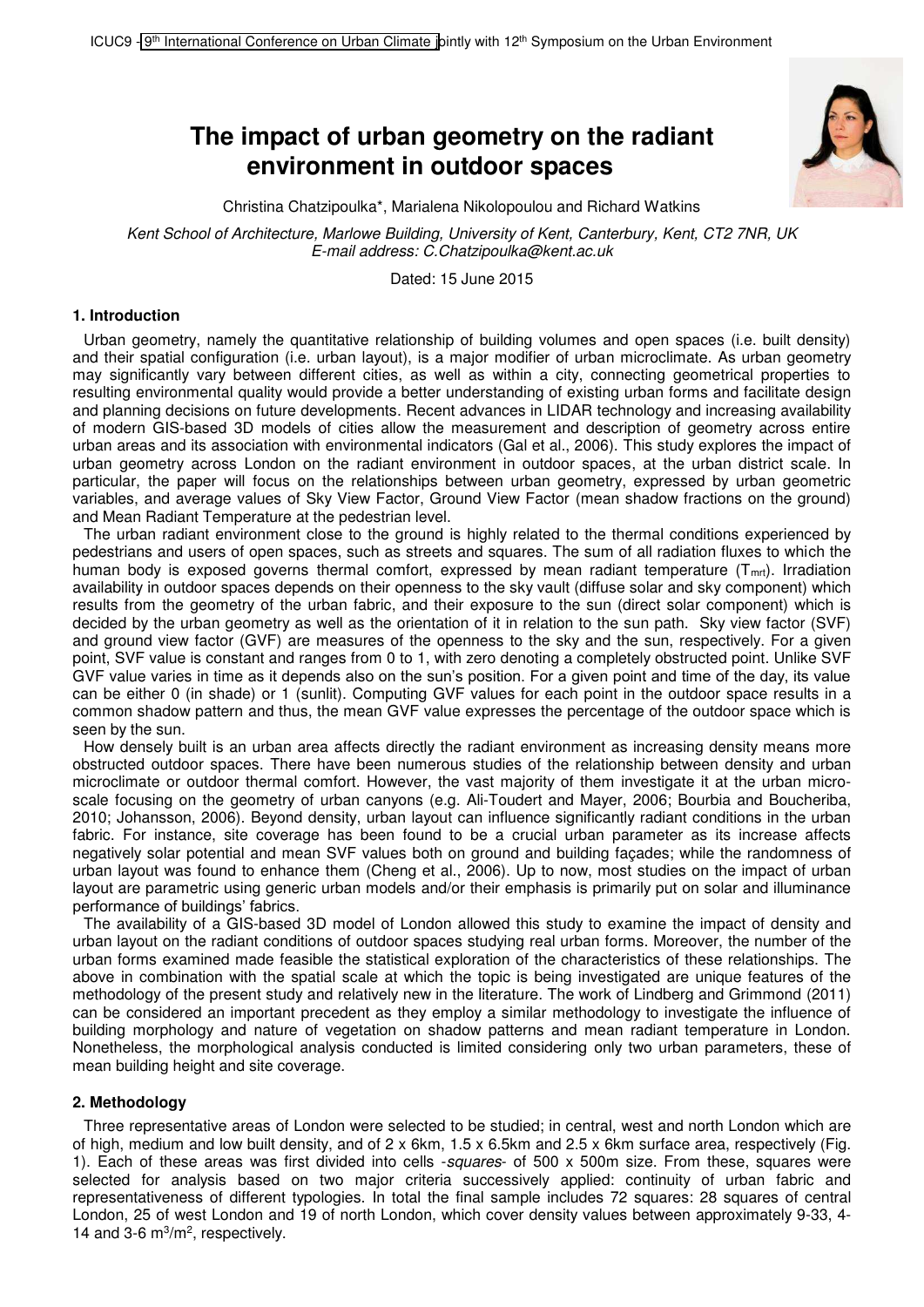The methodology comprises three distinct stages: (i) the morphological analysis of the squares using image processing techniques in Matlab software (Ratti and Richens, 2004), ii) radiation simulations with the use of SOLWEIG software, and (iii) the statistical analysis of the results of the two previous stages investigating potential correlations. Both in the morphological analysis and SOLWEIG simulations, urban geometry is represented in DEM format (Digital Elevation Model) which is a compact way of storing urban 3D information using a 2D matrix of building height values*.* The DEM of the studied area in central London is shown in Figure 1.



*Figure 1: Right, 3 studied areas on the map of London. Left, the DEM of central London's area divided into squares of 500 x 500m.* 

#### **2.1 Morphological analysis**

The morphological analysis consists of the computation of a set of urban geometric variables for which special algorithms were written and executed in Matlab. The present study makes a distinction between density and urban layout. *Density* refers to the magnitude of built volume in a given site while urban layout to the way in which this built volume is distributed spatially, horizontally and vertically. It is measured as total built volume on a given site over site area [m<sup>3</sup>/m<sup>2</sup>]. Urban layout is described through measurements of geometrical characteristics of an urban form, i.e. urban form descriptors. Here, eight such descriptors have been included in the analysis and are as follows:

- Site coverage (Coverage) buildings' footprint area over site's area, [m<sup>2</sup>/m<sup>2</sup>]
- *Standard deviation of building height* (sHeight) weighted by footprint area, [m];
- Frontal area density (FAD) buildings' façades area over site's area, [m<sup>2</sup>/m<sup>2</sup>];
- *Number of built volumes* (NoB) attached buildings considered as one volume;
- *Mean distance between built volumes* (mDistance) on the ground level, [m];
- *Standard deviation of distance between built volumes* (sDistance), [m];
- *Standard deviation of built volumes' footprint area* (sFootprint), [m<sup>2</sup> ];
- *Standard deviation of built volumes' volume* (sVolume), [m<sup>3</sup> ].

In order to determine the correlation of the above variables, the Pearson correlation test was performed and the results are demonstrated in Table 1. As seen, density presents a strong correlation with most of the urban form descriptors, except for mDistance and sDistance.

*Table 1: Pearson Correlation results for density and urban form descriptors considered in the analysis.* 

| <b>Correlations</b> |                 |          |          |          |            |            |           |           |            |         |
|---------------------|-----------------|----------|----------|----------|------------|------------|-----------|-----------|------------|---------|
|                     |                 | Density  | Coverage | sHeight  | <b>FAD</b> | <b>NoB</b> | mDistance | sDistance | sFootprint | sVolume |
| Density             | Pearson Correl. |          |          |          |            |            |           |           |            |         |
|                     | Sig. (2-tailed) |          |          |          |            |            |           |           |            |         |
| Coverage            | Pearson Correl. | $.901$ " |          |          |            |            |           |           |            |         |
|                     | Sig. (2-tailed) | .000     |          |          |            |            |           |           |            |         |
| sHeight             | Pearson Correl. | .805"    | .582**   |          |            |            |           |           |            |         |
|                     | Sig. (2-tailed) | .000     | .000     |          |            |            |           |           |            |         |
| <b>FAD</b>          | Pearson Correl. | .944"    | $.830$ " | $.794$ " |            |            |           |           |            |         |
|                     | Sig. (2-tailed) | .000     | .000     | .000     |            |            |           |           |            |         |
| <b>NoB</b>          | Pearson Correl. | $-757"$  | $-0.829$ | $-531$   | $-691"$    |            |           |           |            |         |
|                     | Sig. (2-tailed) | .000     | .000     | .000     | .000       |            |           |           |            |         |
| mDistance           | Pearson Correl. | $-306"$  | $-.389"$ | $-208$   | $-364$     | $-019$     |           |           |            |         |
|                     | Sig. (2-tailed) | .009     | .001     | .079     | .002       | .876       |           |           |            |         |
| sDistance           | Pearson Correl. | $-.070$  | $-063$   | $-135$   | $-144$     | $-.283"$   | .905"     |           |            |         |
|                     | Sig. (2-tailed) | .559     | .600     | .257     | .227       | .016       | .000      |           |            |         |
| sFootprint          | Pearson Correl. | .790"    | .839''   | $.504$ " | .639''     | $-762$     | $-155$    | .079      |            |         |
|                     | Sig. (2-tailed) | .000     | .000     | .000     | .000       | .000       | .193      | .507      |            |         |
| sVolume             | Pearson Correl. | $.715$ " | .633"    | .584``   | .524       | $-569"$    | $-0.087$  | .038      | .865       |         |
|                     | Sig. (2-tailed) | .000     | .000     | .000     | .000       | .000       | .466      | .752      | .000       |         |

\*\*. Correlation is significant at the 0.01 level (2-tailed).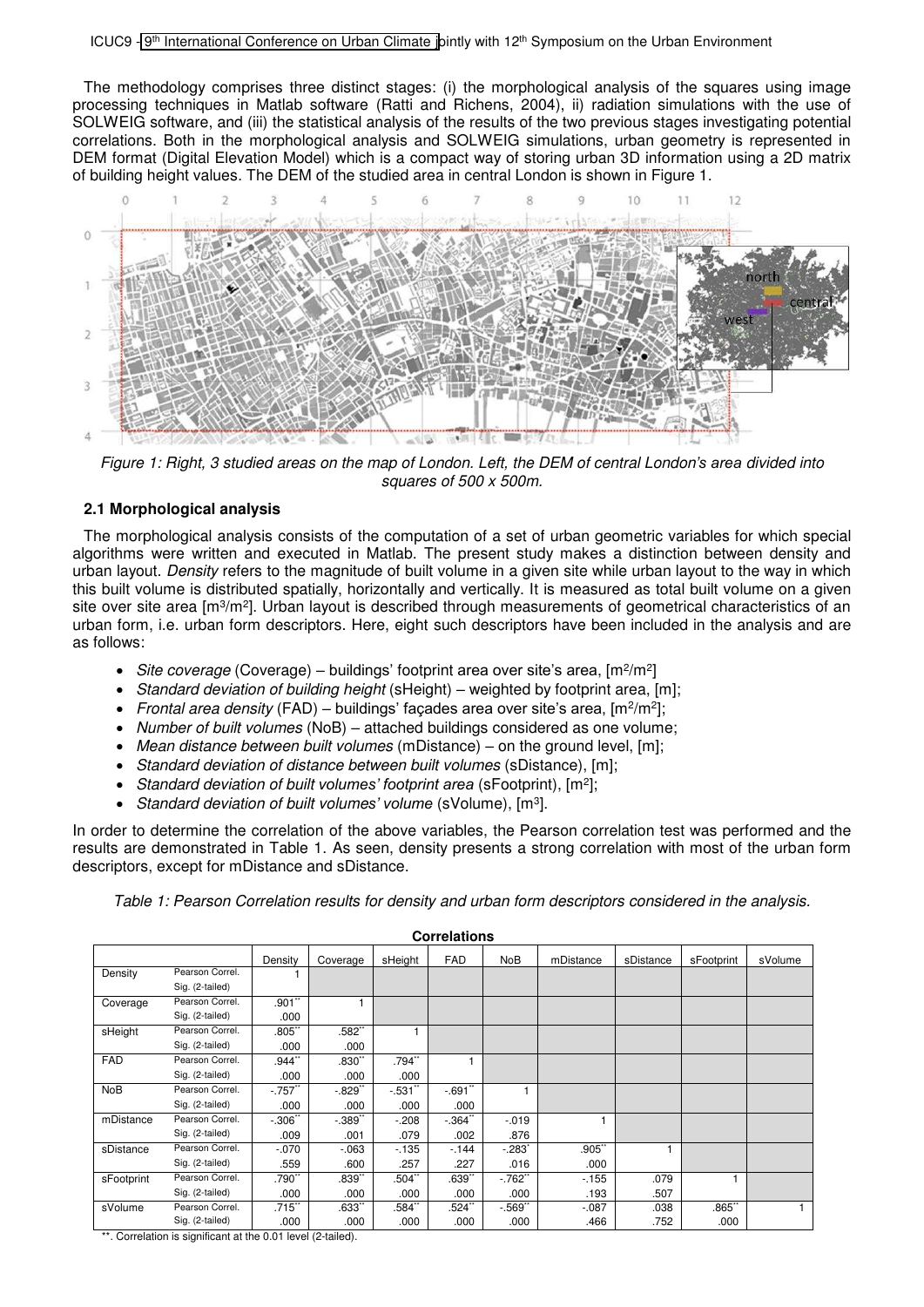#### **2.2 Radiation and mean radiant temperature simulations**

The solar and longwave environmental irradiance geometry (SOLWEIG) model simulates spatial variations of 3D radiation fluxes (incoming to / outgoing from the ground, direct and reflected) and mean radiant temperature (Tmrt) as well as shadow patterns in complex urban settings (Lindberg and Grimmond, 2008). All the above along with sky view factor values are computed at the pedestrian level, at 1.2m height above the ground, taking into account the 3-D urban geometry (in DEM format), a 24-hour weather file of a specific day (temperature, humidity, global, direct and diffuse solar radiation) and geographical information (latitude, longitude and elevation of London: 51.5°, -0.17° and 0m). Optional parameters like emissivity for walls and ground and albedo are set to default values.

Simulations were run for 8 days of a typical year in London (21 Jun, 26 Jul, 23 Apr, 20 Mar, 19 Oct, 23 Nov, 19 Jan and 29 Dec). Sunny and cloudy days have been considered, evenly distributed in the year in order for the effect of solar elevations to be examined. The weather file used is from Islington weather station in North London. Each square's original area was extended by 100m in all directions to include the surrounding buildings. The spatial resolution of DEMs was set to 0.5m.

The present paper focuses on three SOLWEIG outputs: (i) sky view factor (SVF), (ii) hourly shadow fractions or, as named in SOLWEIG, ground view factor (GVF) and (iii) hourly mean radiant temperature  $(T_{mrt})$ , and in particular their mean value in the outdoor spaces of squares' original area (i.e. 500 x 500m) (Fig.2). The extraction of the respective values and their averaging are both done in Matlab.



*Figure 2: Square in central London (highlighted in Fig. 1): a) square's DEM, b) SVF values map, c) shadow pattern at 9am on 23 April (GVF) and d) Tmrt values map at 9am on 23 April (cloudy hour).* 

#### **3. Results**

The relationships between urban geometry, as expressed by density and eight urban form descriptors, and mean values of SVF, GVF and T<sub>mt</sub> have been investigated performing correlation and linear regression tests in SPSS statistics software. All the statistical results mentioned in the paper are statistically significant (p <0.05).

#### **3.1 Sky view factor results**

First, the relationship between density values and mean SVF (mSVF) values was examined. The results reveal a strong negative correlation (r=-0.940).The curve estimation test showed that the best fit is achieved by a logarithmic curve ( $R^2=0.906$ ), while the linear relationship was also very strong ( $R^2=0.884$ ) described by the function: mSVF= 0.685 - 0.017 \* Density. To investigate which descriptors affect mean SVF values the most, partial correlation analysis was performed, controlling the density variable. It was found that the strongest variables were Coverage (r= -0.698), mDistance (r= 0.526) and FAD (r= -0.468). Less strong but still statistically significant was the correlation of mSVF with sVolume ( $r= 0.372$ ), sHeight ( $r= 0.358$ ), sDistance ( $r= 0.317$ ) and NoB (r=0.291). Only the sFootprint variable was found to be of non-significance. Therefore, among the urban form descriptors considered, Coverage and FAD were found to affect the mSVF value on the ground negatively, while all the rest variables - except for sFootprint – positively. Finally, in a stepwise linear regression test including all the 8 urban form descriptors, it was found that a linear model with the three strongest variables achieves almost a perfect correlation with  $R^2$  equal to 0.984 (mSVF= 0.847 - 0.005\*Coverage - 0.135\*FAD + 0.006\*mDistance) which is significantly higher than that achieved by the density variable alone  $(R^2=0.884)$ .

In order to examine the effect of the spatial scale of the study on the results, the above tests have been conducted considering the initial squares divided into 4 squares of 250m x 250m size. The urban form descriptors as well as mSVF values in the outdoor spaces of 288 in total squares were first computed and next the statistical tests were repeated. The results showed a slight decrease in the strength of the correlation between density and mSVF from  $r= -0.940$  to  $r= -0.892$ . The strongest variables remain the same three, i.e. mDistance ( $r=0.661$ ), Coverage (r=-0.659) and FAD (r=-0.517).

#### **3.2 Ground view factor results**

SOLWEIG computes hourly shadow patterns on the ground, i.e. hourly GVF values for each point in the outdoor space of the squares, taking into account the urban geometry and the location, but not the weather file. Thus, the mean GVF (mGVF) value expresses the percentage of the outdoor space which would be seen by the sun at that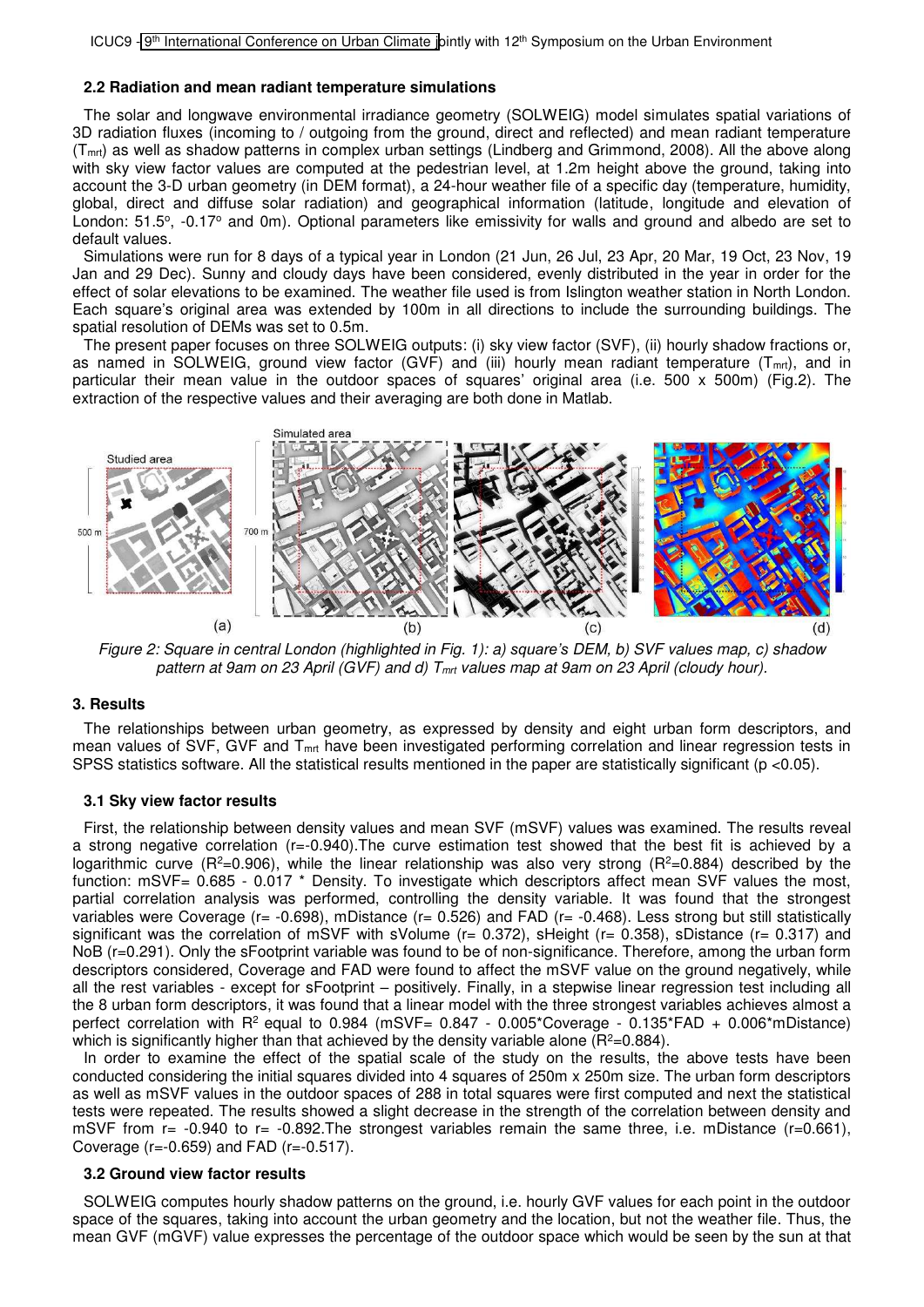time of the day, independently of whether it is sunny or not. Linear regression analysis was performed for each daytime hour of the 9 days considered in the study, to investigate the relationship between hourly mGVF values and urban geometry as well as mean SVF values. Figure 3 demonstrates the strength of the correlation, expressed by coefficient of determination  $(R^2)$ , between hourly mGVF and mSVF. As can be seen, the strength of the correlation varies with the sun's altitude angle; the higher the altitude, the higher the correlation (i.e. days closer to summer solstice and hours closer to midday). Exactly the same pattern appears when the relationships of hourly mGVF with density and urban form descriptors were tested. Nonetheless, comparing their performance in predicting the solar availability on ground, SVF and urban form descriptors perform consistently better than density, with one of the former always presenting the highest correlation.



*Figure 3: Correlation of hourly mean ground view factor (mean shadow fractions on ground) with mean sky view factor for the 8 days studied.*

As previously, in order to investigate which descriptors affect hourly mGVF values the most, partial correlation analysis was performed for the daytime hours of 21<sup>st</sup> June (summer solstice), controlling the density variable. According to the results for that day, during the morning and late afternoon hours (i.e. approximately 7 am. to 9 am. and 3 pm. to 6 pm.) the strongest variable was found to be Coverage with a correlation coefficient (r) varying between -0.473 and -0.771. Between 10 am. and 2 pm. the variable which presents the highest correlation to mGVF is either mDistance or FAD. In general, Coverage, mDistance and FAD, which found to be the strongest variables for mSVF, appear to be the most important for hourly mGVF as well. Furthermore, the relationship of mGVF with sDistance, sVolume and sHeight, all referring to the homogeneity of the urban form, was found to be significant in the different hours of the 21<sup>st</sup> of June.



*Figure 4: Left, correlation between mean ground view factor and mean sky view factor -expressed by R<sup>2</sup> - plotted against sun's altitude. Right, the sun path for London's location in orthographic projection. The crucial sun's altitude angles of 20<sup>o</sup> and 40<sup>o</sup> are highlighted by red lines.* 

Plotting the R<sup>2</sup> values - from the linear regression analysis done for hourly mean ground view factor and mean sky view factor - against sun altitude angles, two critical angles can be identified by observation. At 20°, the impact of the altitude on the correlation between mGVF and mSVF begins to reduce significantly; for angles larger than 40 $\circ$  the value of R<sup>2</sup> tends to stabilise above 0.9 denoting an almost perfect linear relationship between mGVF and mSVF (Fig.4). Overall, the relationship is well described by a logarithmic model ( $R^2=0.931$ ), according to which the rate of change of  $R^2$  at 20 $\circ$  is already of order 10 $\textdegree$ .

#### **3.3 Mean radiant temperature results**

The mean radiant temperature results show that at night-time and in fully overcast conditions, the outdoor spaces of central London's urban squares are warmer than those of west and north London, due to greater longwave radiation emitted and reflected by building volumes. In contrast, on sunny days, average daytime T<sub>mrt</sub> values have been found to be higher in North London's urban squares due to the larger insolation of their outdoor spaces. In the night-time, the difference between minimum and maximum mean  $T_{mrt}$  in the 72 squares is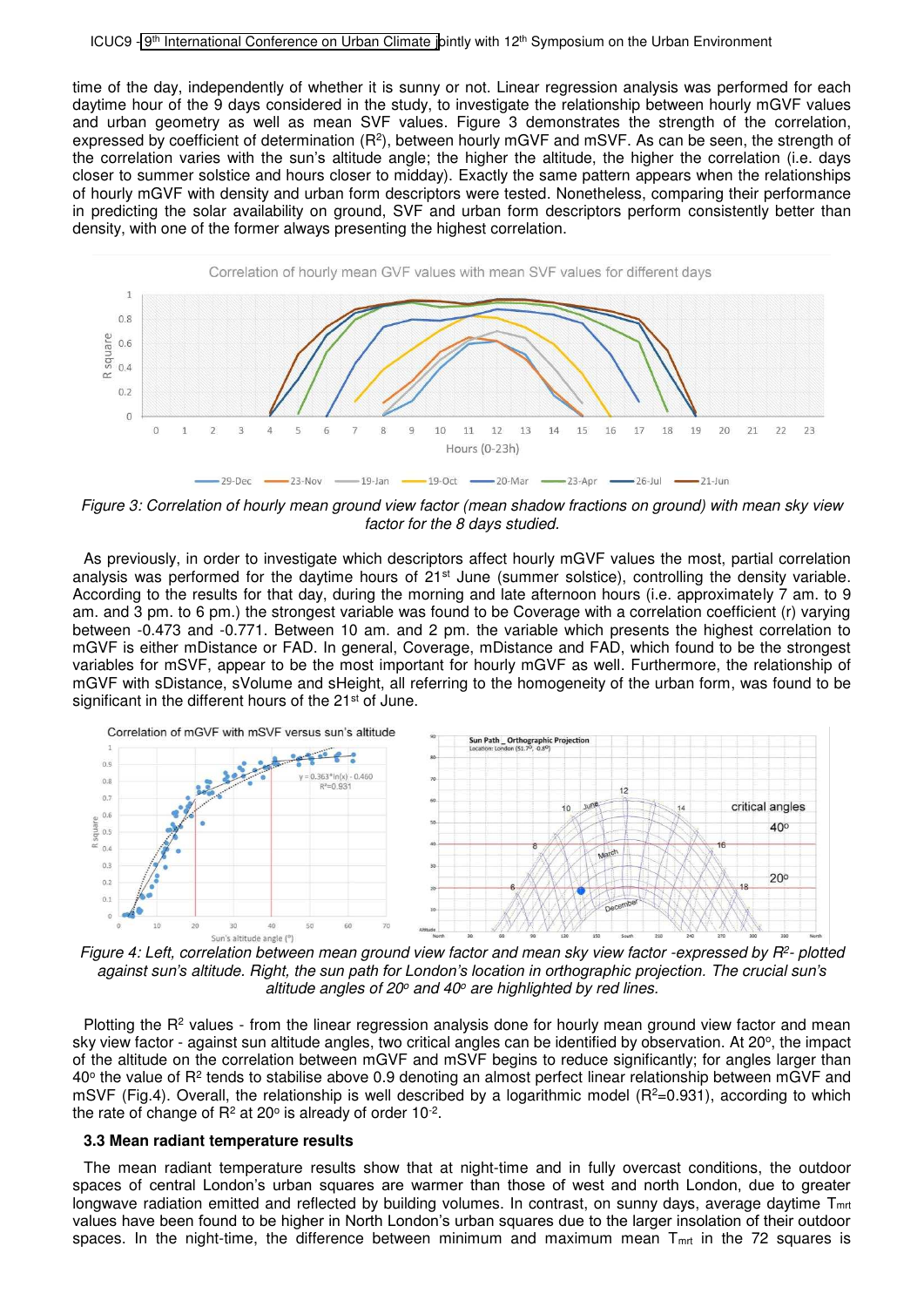consistently about 5-6 °C. In cloudy daytime hours, the difference was found to decrease with increasing sun altitude angle, with the smallest difference being at midday (i.e. 1.9  $\degree$ C at 12 am. on 19 January – cloudy day) (Fig. 5a). In contrast, in sunny daytime, the difference between the warmest and coolest squares varies with the sun's altitude as well as intensity of direct solar radiation. The biggest difference in hourly mean  $T_{mrt}$  value is18.3 °C at 10 am. on 26<sup>th</sup> July (sunny day; global, direct normal and diffuse radiation: 621, 608 and 186 W/m<sup>2</sup>) (Fig. 5b).



*Figure 5: Hourly mean Tmrt values in outdoor space of 72 squares, (a) on a cloudy day and (b) on a sunny day* 

Additionally, the statistical analysis has shown that in the absence of direct solar radiation, the correlation between urban geometry and hourly mean  $T<sub>mt</sub>$  is very high, resulting from the almost perfect linear relationship of mean SVF values with density as well as urban form descriptors. In the presence of direct solar radiation, meaning when the  $T<sub>mt</sub>$  value is highly related to whether a point is sunlit or not, the strength of the correlation increases with increasing sun altitude angle, as found for hourly mean GVF values (Fig. 6).

#### **4. Discussion and conclusions**

Sky view factor is a widely used indicator in a variety of studies on urban climate and thus, the relevant findings could be useful beyond the scope of the present study. In particular, the statistical analysis has revealed a strong negative correlation between mean sky view factor values and density (r=-0.940). The repetition of the tests considering 288 squares of 250 x 250m size instead of the 72 initial squares of 500 x 500m size has shown that the sensitivity of the statistical results on the spatial scale is limited. Therefore, the general findings can be confidently used for spatial scales between 250m and 500m. In Lindberg and Grimmond (2011), a strong negative correlation was identified between site coverage and mean ground SVF value ( $R<sup>2</sup>=0.830$ ). (Conducting the same test in this study, R<sup>2</sup> was found to be rather higher at 0.903.) However, here, because site coverage as well as most of the urban form descriptors were found to be highly correlated with density, the correlation of the urban form descriptors with mean SVF value has been tested controlling the density variable. Indeed, site coverage was found to be the strongest variable (r=-0.698) followed by mean distance between building volumes (r= 0.526) and frontal area density (r=-0.468). Translating this into urban planning quidelines would suggest that for a given density target, reducing site coverage and increasing mean building height can result in a higher mean SVF value at the ground level.

Lindberg and Grimmond (2011) have studied the relationship between daytime mean shadow fractions on the ground from buildings (i.e. daytime mean ground view factor) and, site coverage and mean sky view factor, analysing the shadow patterns on a sunny autumn and a sunny summer day. They found an almost perfect fit between daytime mean shadow fractions and SVF (summer:  $R^2=0.99$ , autumn:  $R^2=0.99$ ). Also, the correlation between daytime mean shadow fractions and site coverage was found to be high (summer:  $R<sup>2</sup>=0.85$ , autumn:  $R^2=0.87$ ). In this study, the relationship between hourly mean shadow fractions and urban geometry have been extensively investigated analysing the hourly shadow patterns on 8 days of the year. The days selected were evenly distributed in the year to allow the impact of the sun's altitude to be examined. It was found that the strength of the correlation between mean ground view factor and, density, urban form descriptors and mean SVF value varies significantly with the sun's altitude: the higher the altitude, the higher the correlation. The results may be explained by noting that the higher the sun is in the sky vault, the more the exposure of the urban form to the sun approximates to that of the sky. Thus, the relationship between urban geometry and mean shadow fractions is dominated by the relationship of urban geometry with mean SVF values. As urban geometry is strongly correlated with mean SVF values, when mean SVF values correlate well with mean GVF values, urban geometry